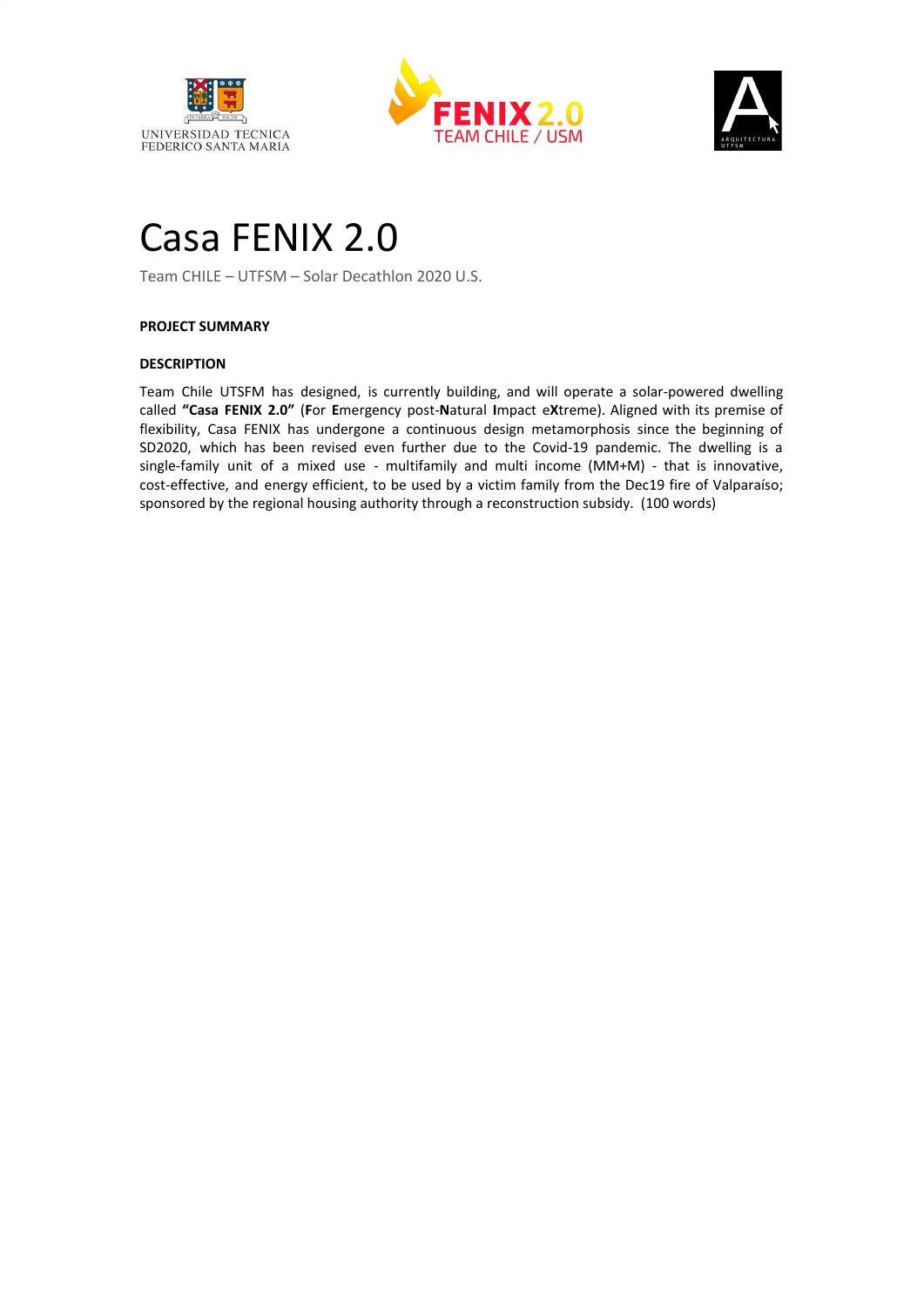





#### **DESIGN PHILOSOPHY AND HOUSE DESIGN**

Departing from the Habraken's question: *Why do people change their houses? (1979)*, the team addressed this issue from our Chilean perspective by identifying various factors, such as the need for identity, the changes in lifestyle and changes on family profiles, the recurrent natural catastrophes, and the new technological possibilities. These factors are strongly related to each other, and they are reflected in the living space through changes done to very restrictive spaces. In order to increase the number of rooms or new demand for space for new type equipment and appliances most Chilean homes have today, some of these changes are applied to the internal partitions. However, one of the most important factors that drive the need for spatial changes is the transformation of family profile along with the increase in life expectations. Furthermore, Chilean families used to be highly traditional. Yet, current Chilean families have similar features than OECD countries. Thus, throughout our lives, we vary the way we relate to friends, neighbors, and family members. In addition, based on modern IT trends and developments, Chilean families have established new ways of working from home, which have pushed the need for home-space adaptation even further. Accordingly, to think of housing as a process that adapts to the family life cycle and changes of family profiles requires high flexibility at an early stage of design.

Thinking of housing as a process that adapts to the family life cycle and that changes together with the family profiles requires high flexibility at an early stage of design. Beginning with a basic set of units of various square footages as first residents require it, and subjected to energy and resources, a set of layouts could be implemented. However, after a first stage of spatial arrangement, future spatial variations will need coordination among different occupants. The variations must respond to the needs of occupants regarding space addition, reduction, partition, as well as special equipment allocation. For our project, the design of these first set of variations started originally and collaboratively with the Ñuñoa Housing Committee and their inhabitants who state: *"We do not want to stop living in the place that saw us grow."*. To establish a limited set variations and reconfigurations, the team has identified real-life situations from the prospective residents of Casa FENIX 2.0 proposal. In addition, the FENIX 2.0 proposal is based on the premise that MM+M housing solutions are socially, environmentally, and economically sustainable. This translates into a housing proposal that can adapt to different lifestyles, different stages of the occupants' life cycle, and to be responsive to natural obsolescence by changing over time.

Currently, the original proposal called "Casa Metamorfosis" has undergone a major adoption process becoming "Casa FENIX 2.0". This updated program departed within the above-mentioned philosophy and became a real-world response to a real housing need from a family victim of a massive fire in Valparaiso this past December. The event affected three hills of the 42 hills of Valparaíso, leaving 40 families homeless. This fire was just one of many catastrophes that Chile and the world have experienced due to global climate change. After this dreadful incident, the social inequality and contrast between consolidated and non-consolidated communities are evident in terms of connectivity and services. This caused low-income families to migrate to neighborhoods and outskirts of cities with a lower quality of life in order to escape the rising costs of housing.

Originally, Team Chile's approach was to target urban infill issues with a solar MM+M development. However, our current prototype will respond to the post-disaster reconstruction situation of Valparaíso, similar to Casa FENIX first version. This version 2.0 will be the Uribe-Troncoso family home as part of the reconstruction program of the Ministry of Housing and Planning, MINVU, through the subsidy given by Housing and Planning Regional Authority, SERVIU of Valparaíso. The present project will continue later to build more FENIX 2.0 as triplex and small residential clusters for the reconstruction of 40 lost homes.

Team Chile's approach regarding innovation has focused on two major technical aspects, building materials and building construction. For a timber producer nation, Casa FENIX 2.0 will be built in wood as the main construction material, offering an alternative to the extremely traditional housing industry -typically based on reinforced concrete structure with masonry infill. Also, the prefabricated and industrialized method will rely on Timber Joinery Robotics (CAR), which indeed is a very innovative and attractive way for timber construction in Chile, not even explored in our country yet.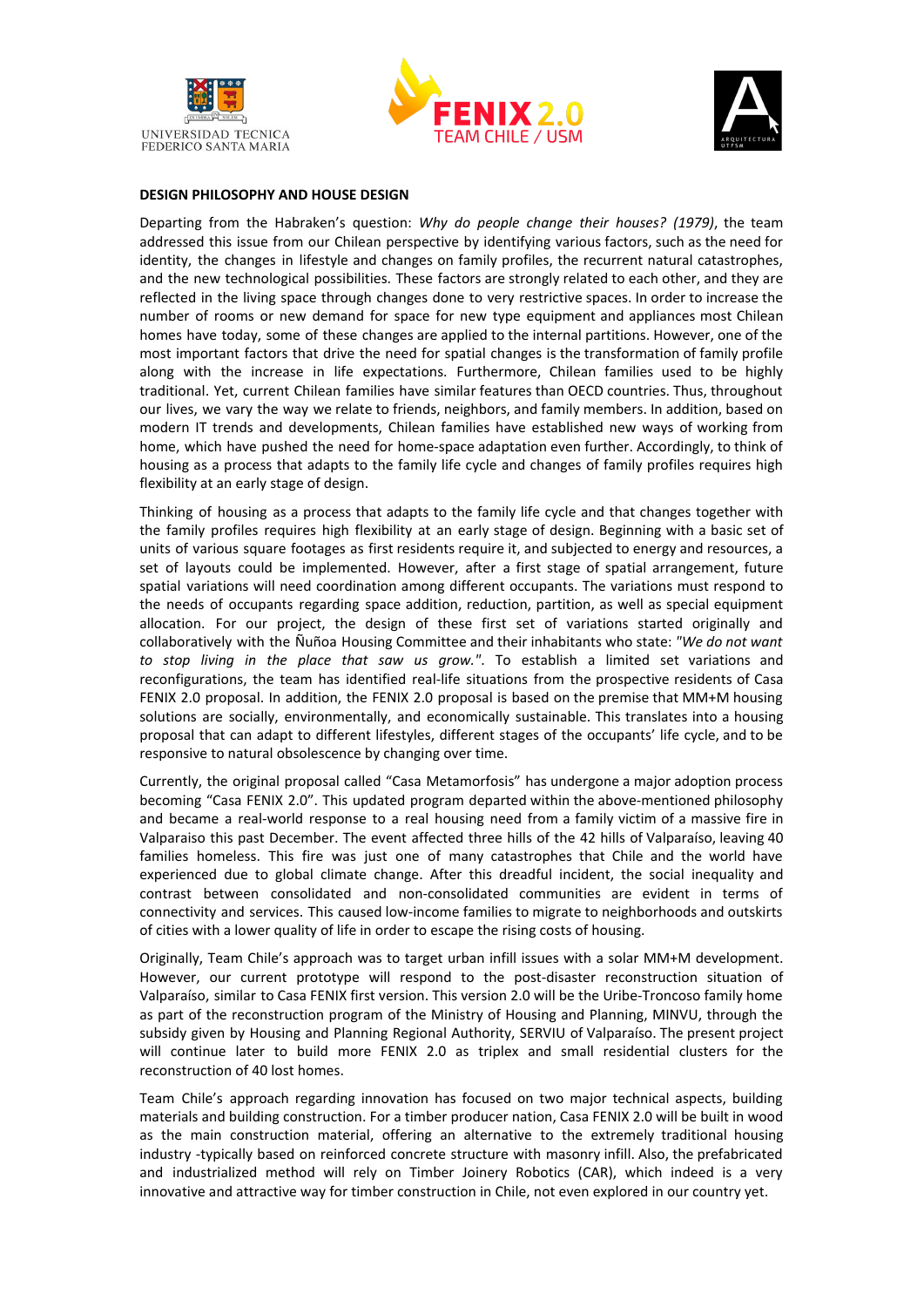





#### **UNIQUE HOUSE FEATURES**

#### **Architectural Flex-Design:**

Casa FENIX 2.0 proposes flexible unit typologies according to the occupant's family composition, which responds to the current lifestyle of Chilean families. These families are dynamic and diverse, and through their changeability over time, they can inform and support the metamorphosis essence of our proposal. This metamorphosis is manifested through the over-time transformation of the dwellings by means of flexible spaces that vary their shapes, orientation and even their layouts by modifying the adjacent housing units. Thus, the main characteristics of Casa FENIX 2.0, consists of the possibility of space transformations through the extraction of walls and / or slabs of the housing units. To support this method, the construction approach is designed in such a way that the primary and secondary structural subsystems work together to form an integrated product.

The main structure is conceived with a public first floor of reinforced concrete on which the wooden seismic-proof structure of the four stories is attached. The wood structure is projected by a glued-laminated posts and beams system constituting a reticle, inscribed within a mesh that modulates the operations of spatial variations.

As secondary structure, there are adaptable walls, which are mostly in the perimeter of the first floor, wet zone, and some walls of the facade. These walls are called "adaptable" because despite being fixed in the structure, their openings are reconfigurable, which allows a change at the spatial level of each housing unit.

Finally, the removable walls (non-structural), which adapt differently according to the type of wall they are linked. These walls are partition walls and easy to move around so that families can change and reconfigure the spaces as they see fit within the transformable zone.

The project takes flexibility as its design concept that is manifested through a master plan for the entire block by understanding the context. New areas and uses different from those in the sector and anticipating the times, contemplating diversity of users as well.

#### **Energy Efficiency by Design:**

Team Chile focuses on avoiding power bills for the inhabitants and achieving energy performance by using an efficient architectural design, and solar energy to provide electricity for all appliances, lighting as well as the HVAC system. The expected energy balance is Zero.

The overall design has a compact building shape and simple geometry with an optimal solar orientation, providing solar protection for North (southern hemisphere), East and West fenestrations. A high efficiency-building envelope is proposed to preserve heat by means of a thermal enclosure that minimizes the losses by conduction and air infiltrations. The enclosure is based on several layers of wood insulation. Vapor, air, and water paper barrier will be installed for airtightness and humidity control. To avoid overheating, the exterior-most layer will be ventilated, while the interior layers are set to increase admittance for thermal mass. The floor will be also finished with a concrete slab to increase the thermal inertia.

For the indoor air quality, humidity and temperature control will be addressed from ventilation and wind patterns, using a seasonal mixed ventilation program, and complemented with natural ventilation in autumn and spring. Using mechanical hybrid ventilation for winter and summer, avoiding thermal losses using a mechanical fan with heat recovery will be installed.

## **Metamor-facturing:**

The Casa FENIX 2.0 dwelling develops a novel transformable building system, which is not only fully made of timber structure and skins, but also innovates on mid-height timber structures for housing in Chile from its manufacturing approach. The proposal uses engineered wood and a structural approach based on robotic carpentry and complex-geometry joints. 5x5m wooden grid is industrially manufactured through robotic parametric design (Timber Joinery Robotics) composed of linear components of glulam timber with robotically carved out joints. We use the high-precision and high-replicable approaches of robotic manufacturing to enhance the opportunities of wooden structures in modern architecture.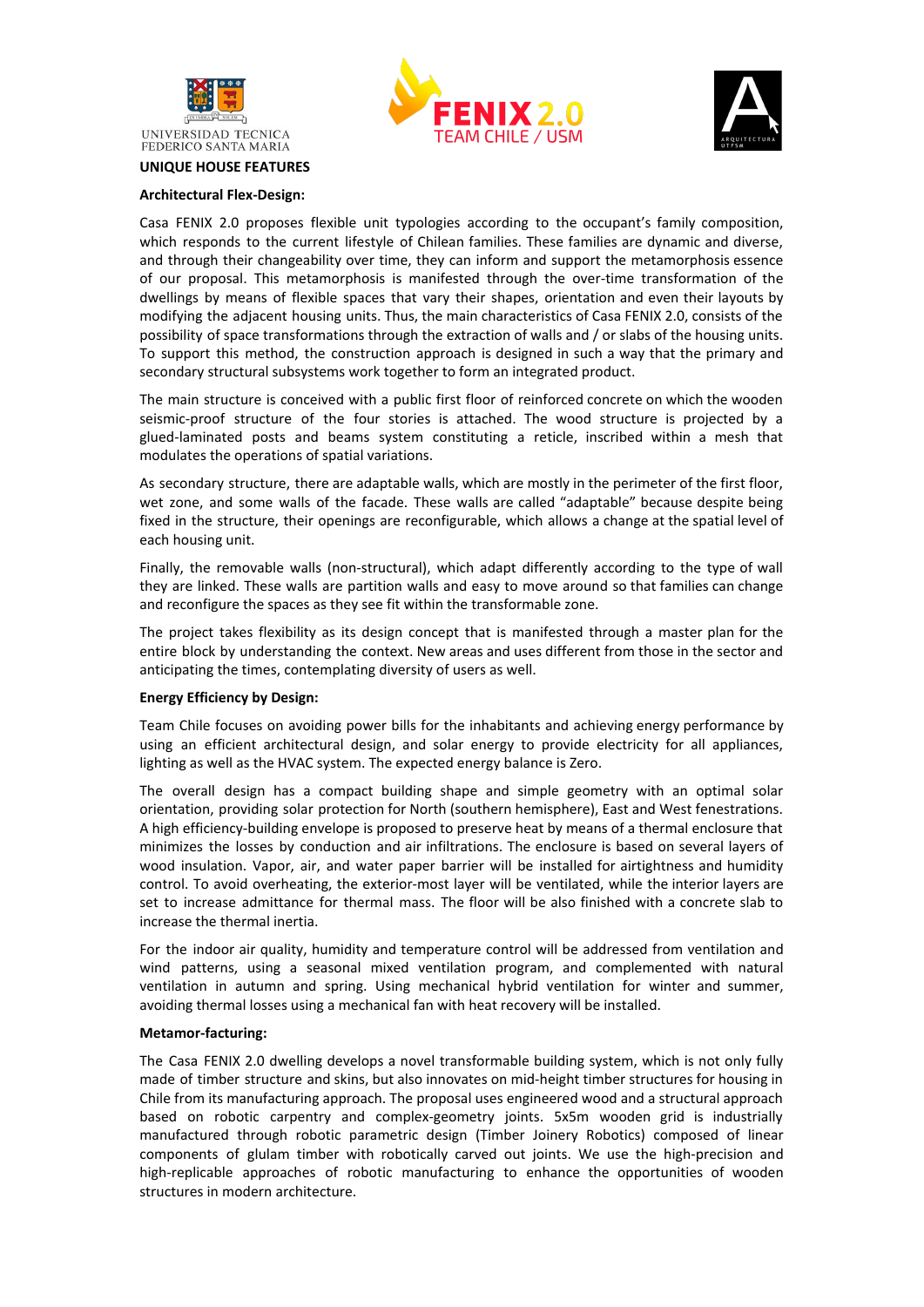





## **TECHNOLOGICAL INNOVATIONS INCORPORATED INTO THE HOUSE. (1–2 PAGES)**

Households that change their composition, needs and capabilities over time; homes that get sick, crash, expand, reduce; inhabitants that regularly or unexpectedly leave their homes to move permanently somewhere while others are just settling… All of these are just common-life situations. Still, they are not fully addressed by the static nature of current building design and construction. In order to tackle these issues, a resilient philosophy together with the right technological approach is the strategies for success. In this section we present the technological innovations we are using in our project.

## **Resilience First**

One important consideration for the Fenix 2.0 project is the resilience factor regarding family life-cycle changes, seismic and other natural disasters, and climate change. In Chile, the most seismic country in the world, all buildings must comply with strict seismic standards to respond to the recurrent seismic activities with great energy release. Also, in recent years we have had several devastating wild and urban fires that have destroyed thousands of homes. Even further, the whole world is today facing a climate crisis, which affects the way we design, build, and operate buildings. Subsequently, we must acknowledge our proposal from the spirit of "resilience". According to UNISDR, resilience is "The ability of a system, community or society exposed to hazards to resist, absorb, accommodate to and recover from the effects of a hazard in a timely and efficient manner, including through the preservation and restoration of its essential basic structures and functions" [4].

#### **Sustainable Flexibility**

In order to be environmentally sustainable, any building must ensure the care for the environment at all stages of its life cycle, from the extraction of raw materials, energy sources during operation, to the final disposal of its components. Thus, materials, methods, technologies, and main construction system of the Casa FENIX 2.0 are aligned with this objective. Casa FENIX 2.0 addresses innovation through flexibility and adaptability of the architectural space and systems. However, it is the implementation of Timber Joinery Robotic (CAR), flexible systems, and sustainable energy strategies what will make this proposal possible.

In terms of energy consumption, Casa FENIZ 2.0 will be a Zero-Energy social housing to lower power bill for low-income neighborhoods. This will be addressed by using a grid-connected solar PV system, allocated on the roof of buildings, with a capacity of 297MWp and with an annual generation of 432MWh. For each unit of the Casa FENIX neighborhood, we estimate and average of 1.9 MWh per year for power consumption in electrical appliances, inverters, and lighting. Meanwhile, the estimated energy production for each unit by means of PV, is 4.48 MWh per year. Therefore, 2.58MWh of electricity is available for radiant electrical heating systems and DHW per year. Also, the availability of energy storage will be an important feature in case of earthquake blackout. For this, we will provide a Powerwall with Lion-Fe batteries.

This system will have 8 solar modules Yingly Solar YL250P-29b\_IEC\_2012-01 and 1 Inverter SMA Sunny Boy 2000 HFUS (USA/120V/60Hz). The HVAC heating system is provided by a thin film electric radiant layer under floors and digitally controlled. For air ventilation a heat recovery vents with 80% efficiency alternate on the mild seasons with natural ventilation. Lighting will be using high efficiency LED luminaries BMS controlled. All the home appliances are rated A++ including a heat pump water boiler for Domestic Hot Water (DHW). Water efficiency is mandatory in such a dry environment. Therefore, water saving appliances as tap, shower and toilet are included. Also recycling of greywater system to irrigate the garden in common spaces. Gardens will be planted with native varieties, which water demand is less and they are better adapted to the climate.

## **Robotic Manufacturing: The key for Flexible Timber Architecture.**

Timber Joinery Robotics (CAR) is a CAD/CAM and engineering wood construction technique, using industrial robotic manufacturing and manual assembly for a timber-framed house. This technique offers a value proposition based on the prefabrication of wood framing with woodworking joints (joinery) of complex geometry, capable of being assembled, disassembled, and reconfigured over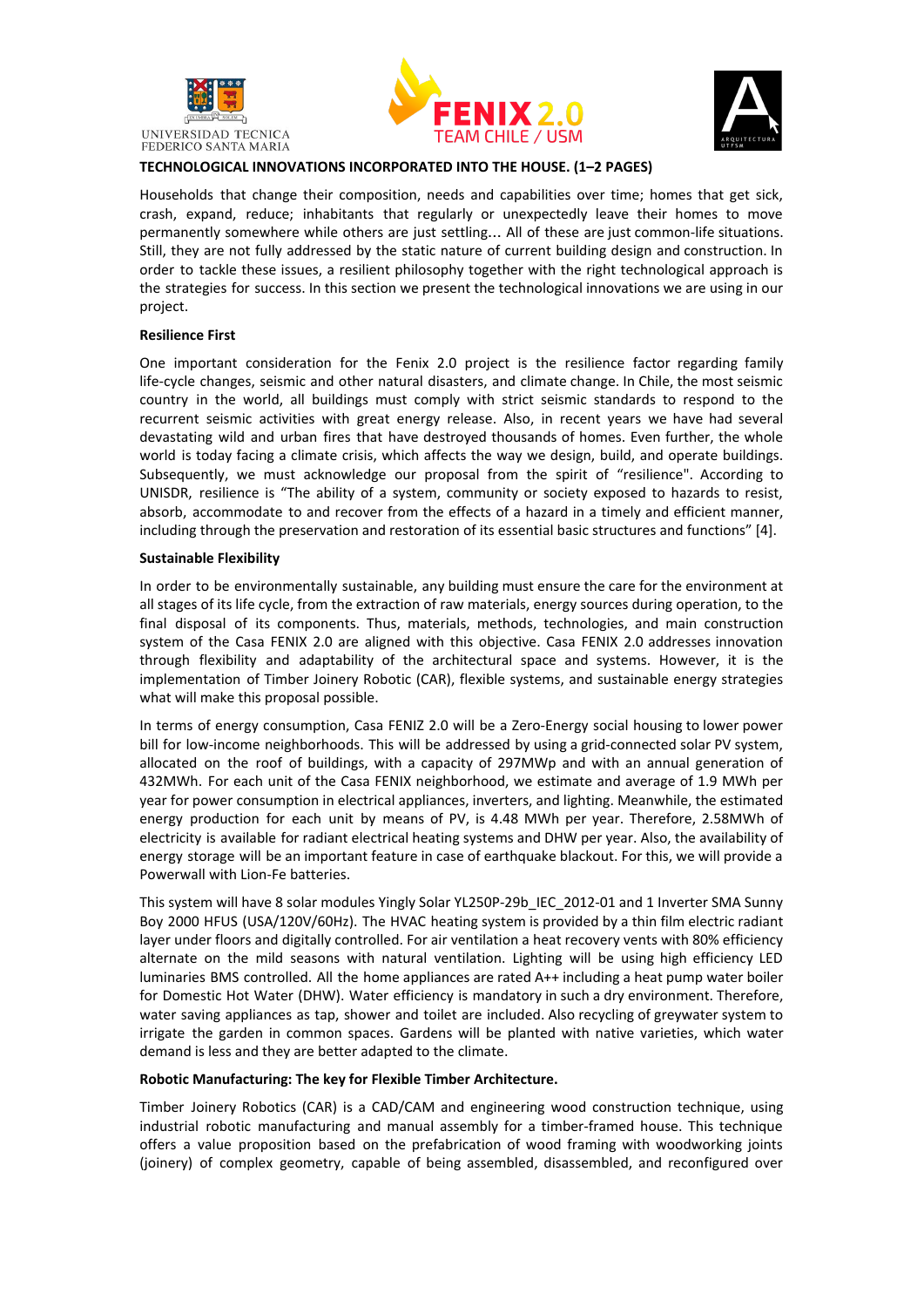





time according to different needs and opportunities of occupants. It is based on the methods and philosophy of Mass Customization and Flexible Manufacturing Systems.

Market competitiveness together with product flexibility, which is a pillar of our proposal, can be achieved through the use of CAR. CAR relates to the ability to provide customized products or services through flexible robotic processes in low-to-mid volumes and at reasonably low costs. One of the fundamental approaches to consolidate manufacturing for MC is through Flexible Manufacturing Systems (FMS). FMS consist of computer numerically controlled (CNC) machines and other programmable automation and can produce a variety of products on the same system. In our case, the robotic manufacturing approach developed at the School of Architecture UTFSM is a great example of a FMS. Because they do not use dedicated tooling, FMS systems are economical when the production volumes are low, and a large variety of parts are produced. The CAR construction method and system uses wood as a building material, as it is a renewable natural resource, which also allows the reuse and recycling of the construction elements manufactured with this technique.

As part of the flexible manufacturing approach described above, we have proposed a main CAR timber structural system composed by post and beam framing that allows for continuous on-demand metamorphosis of spaces based on inhabitants' need for changes. The design contemplates a new system of interior walls that can move and set according to the needs of each family during the lifetime of the house. These walls will be able to incorporate system, such as water or electrical, taking the adaptability of the house to its maximum level.

The secondary structure of the housing units of each building is composed of wooden lattices assembled by boxes and spikes of complex geometry, machined by CAR methods. Walls and floors are built of removable members and allow transforming the dwellings post occupation. The structural and spatial components created by means of CAR are locked to form a durable structural continuous system. However, they can be individually dismantled for maintenance, repairing, replacing, or transforming, without damaging its structure. This flexible feature fostered by CAR is unprecedented in the history of Chilean social housing.

# **DEFINE THE TARGET CLIENT FOR THE TEAM HOUSE AND HOW THE DESIGN RESPONDS TO THIS MARKET'S NEEDS.**

Taken the previous experience of participatory design of Casa FENIX HC, Team Chile focused the proposal on a community affected by the problem of gentrification first, and as project evolved, the occurrence of a new urban fire in Valparaiso arose, affecting 39 low-income families. Also, in a country marked by social and natural disasters the resilience factor becomes an opportunity for reconstruction and rebuilt after any of these catastrophic and recurrent events that affects the most vulnerable sector of our society. The reconstruction of houses after a disaster that has affected any poor sector of our society is normally assumed by the government, therefore the housing authority demands creative and fast solutions to house the people that has become homeless. Our local housing authority, SERVIU, knew well about our past and current participation in SD and asked Team Chile to use the new and revised version of Casa FENIX to build the first reconstruction home after this last event. In consequence, Team Chile agreed and took this new challenge of demonstrating that solar and energy efficiency features must be part of governmental social housing, by providing an affordable, creative and innovative solar home, to be financed with the available housing subsidy for reconstruction with the further agreement of converting this project in a timber social housing typology, and build triplex and duplex in the near future. The latest actions and decision of the allocation of SD 2020 Casa FENIX 2.0 where taken in early 2020 when the Covid19 pandemic period was starting in Chile. For it, Team Chile and SERVIU analyzed the 39 family profiles and property locations, met with some of victims and decided to grant Uribe-Troncoso family with Casa FENIX 2.0, the first reconstruction subsidy after the aforementioned fire.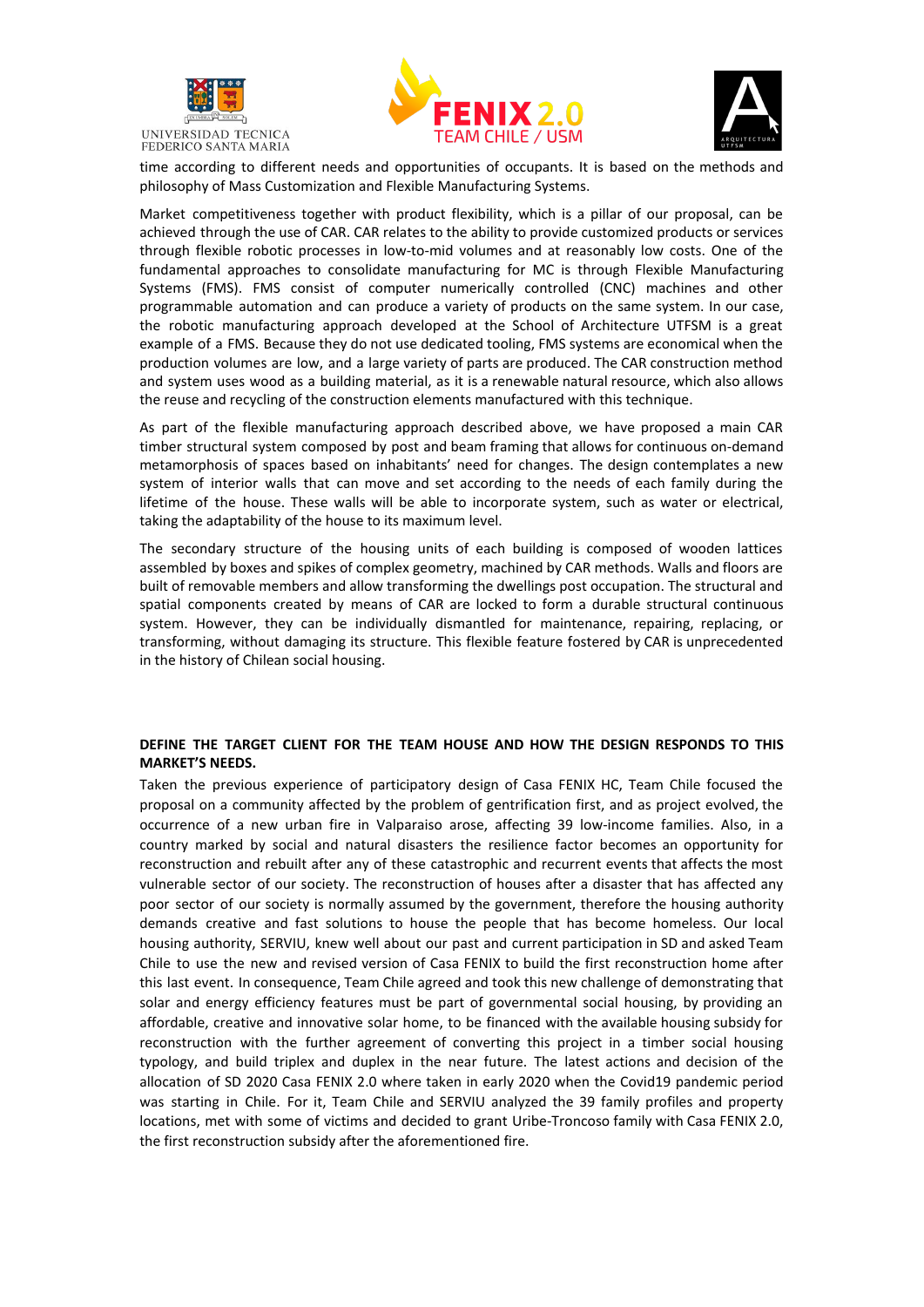





# **TEAM ORGANIZATION, NUMBER OF MEMBERS, AND PERMANENT (NONCOLLEGIATE INSTITUTION) EMAIL ADDRESSES FOR ALL TEAM MEMBERS.**

Given the Covid 19 pandemic situation and the opportunity and commitment for our Casa FENIX 2.0 to be the first reconstruction house to home a family victim from the last Valparaiso urban fire (Dec19), Team Chile has made changes to the organization and structure of the team in order to be able to secure the construction and respond to the new demand made by the Regional Housing Authority, SERVIU-Valparaiso from MINVU. Team Chile is currently building the project in Rocuant Hill in Valparaiso financed with a housing subsidy for reconstruction "MINVU DS-49" in alliance with donations from the private industry and professionals from Adayacente and Kaweskar firms for structure and construction respectively.

| <b>Faculty Advisors</b> |               |                                      |                                                  |  |  |  |
|-------------------------|---------------|--------------------------------------|--------------------------------------------------|--|--|--|
| First<br><b>Name</b>    | Last Name     | Email address                        | Organization                                     |  |  |  |
| <b>Nina</b>             |               | Hormazábal nina.hormazabal@gmail.com | <b>Faculty Lead</b>                              |  |  |  |
| Pablo                   | <b>Sills</b>  | pablo.sills@usm.cl                   |                                                  |  |  |  |
| <b>IFrancisco</b>       | Quitral       | francisco.quitral@usm.cl             |                                                  |  |  |  |
| <b>Francisco</b>        | <b>Valdés</b> | francisco.valdes@usm.cl              |                                                  |  |  |  |
| <b>Miguel</b>           | Gálvez        | miguel.galvez@usm.cl                 |                                                  |  |  |  |
| Luis Felipe González    |               | $l$ uisfelipe.gonzalez@usm.cl        |                                                  |  |  |  |
| <b>David</b>            | Urtubia       | urtubja.ad@gmail.com                 | <b>Licensed Architect (former</b><br>decathlete) |  |  |  |

# **Student Team Member's**

| First<br>Name   | Last Name       | <b>Email address</b>                         |                              |
|-----------------|-----------------|----------------------------------------------|------------------------------|
| Francisca       | Verdejo         | francisca.verdejo@sansano.usm.cl             | <b>Student Team Lead</b>     |
| <b>Consuelo</b> | Galaz           | consuelo.galaz@sansano.usm.cl                | Measure contest Officer      |
| Loreine         | <b>Candia</b>   | loreine.candia@sansano.usm.cl                | <b>Construction Officer</b>  |
| <b>Claudia</b>  |                 | Bustamante claudia.bustamante@sansano.usm.cl | Sponsorship Lead             |
| Constanza       | Grenett         | constanza.grenett@sansano.usm.cl             | Health & Safety Officer      |
| <b>Maite</b>    | <b>Olivares</b> | maite.olivares@sansano.usm.cl                | <b>Public relations Lead</b> |

# **Non Collegiate Institutions**

| First<br>Name  | Last Name     | Email address              | Institution                                                       |
|----------------|---------------|----------------------------|-------------------------------------------------------------------|
| <b>Eduardo</b> | <b>Arenas</b> | earenas@minvu.cl           | <b>SERVIU - MINVU (Ministry of</b><br><b>Housing and Planning</b> |
| Sebastián      | Cárcamo       | sebastian@advacente.cl     | <b>ADAYACENTE Inc.</b><br><b>Structural Engineer</b>              |
| <b>Danilo</b>  | <b>Tapia</b>  | danilo.tapia@gmail.com     | <b>KAWESKAR Construction</b>                                      |
| <b>Jean</b>    | Álvarez       | jean.p.alvarez@hotmail.com | <b>KAWESKAR Construction</b>                                      |